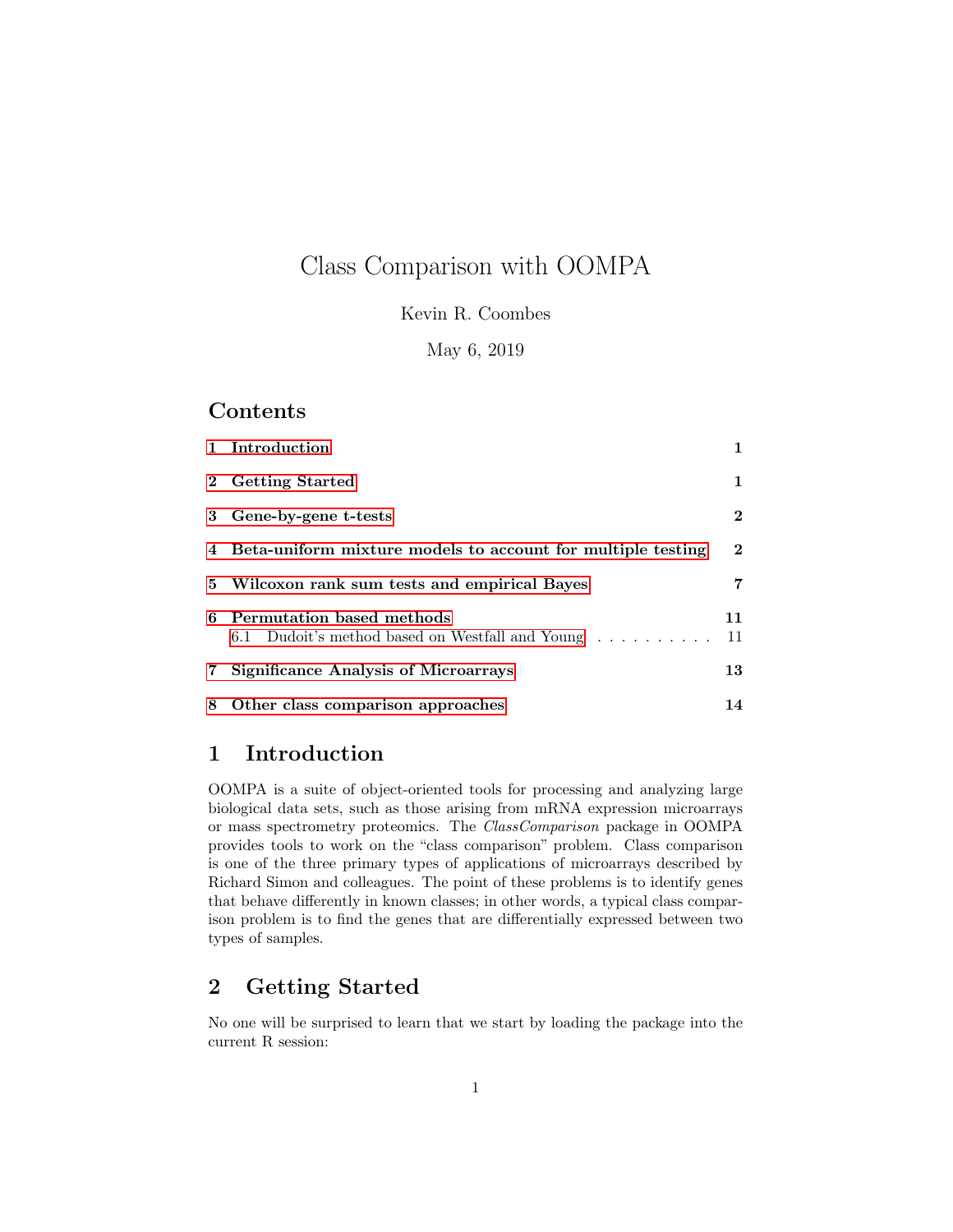#### > library(ClassComparison)

The main functions and classes in the ClassComparison package work either with data matrices or with ExpressionSet objects from the BioConductor Biobase package. For the first set of examples in this vignette, we will use simulated data that represents different groups of samples:

```
> set.seed(6781252) # for reproducibility
> nGenes <- 5000
> nSamp < - 15> nDif <- 150
> delta <-1> fake.class <- factor(rep(c('A', 'B'), each=nSamp))
> fake.data <- matrix(rnorm(nGenes*nSamp*2), nrow=nGenes, ncol=2*nSamp)
> fake.data[1:nDif, 1:nSamp] <- fake.data[1:nDif, 1:nSamp] + delta
> fake.data[(nDif+1):(2*nDif), 1:nSamp] <- fake.data[(nDif+1):(2*nDif),
                                                     1:nSamp] - delta
```
### <span id="page-1-0"></span>3 Gene-by-gene t-tests

The simplest way to find differentially expressed genes is to perform a twosample t-test on each gene. The MultiTtest class handles this operation, with a summary that carefully ensures that you know which class is associated with a positive t-statistic.

```
> mtt <- MultiTtest(fake.data, fake.class)
> summary(mtt)
Row-by-row two-sample t-tests with 5000 rows
Positive sign indicates an increase in class: A
Call: MultiTtest(data = fake.data, classes = fake.class)
T-statistics:
    Min. 1st Qu. Median Mean 3rd Qu. Max.
-5.703648 -0.732668 0.002954 0.008923 0.737256 7.021149
P-values:
    Min. 1st Qu. Median Mean 3rd Qu. Max.
0.0000001 0.2091023 0.4680792 0.4755566 0.7430658 0.9999677
```
# <span id="page-1-1"></span>4 Beta-uniform mixture models to account for multiple testing

As everyone now knows, an inherent difficulty with performing a separate test for each gene is that the  $p$ -values must be adjusted to account for multiple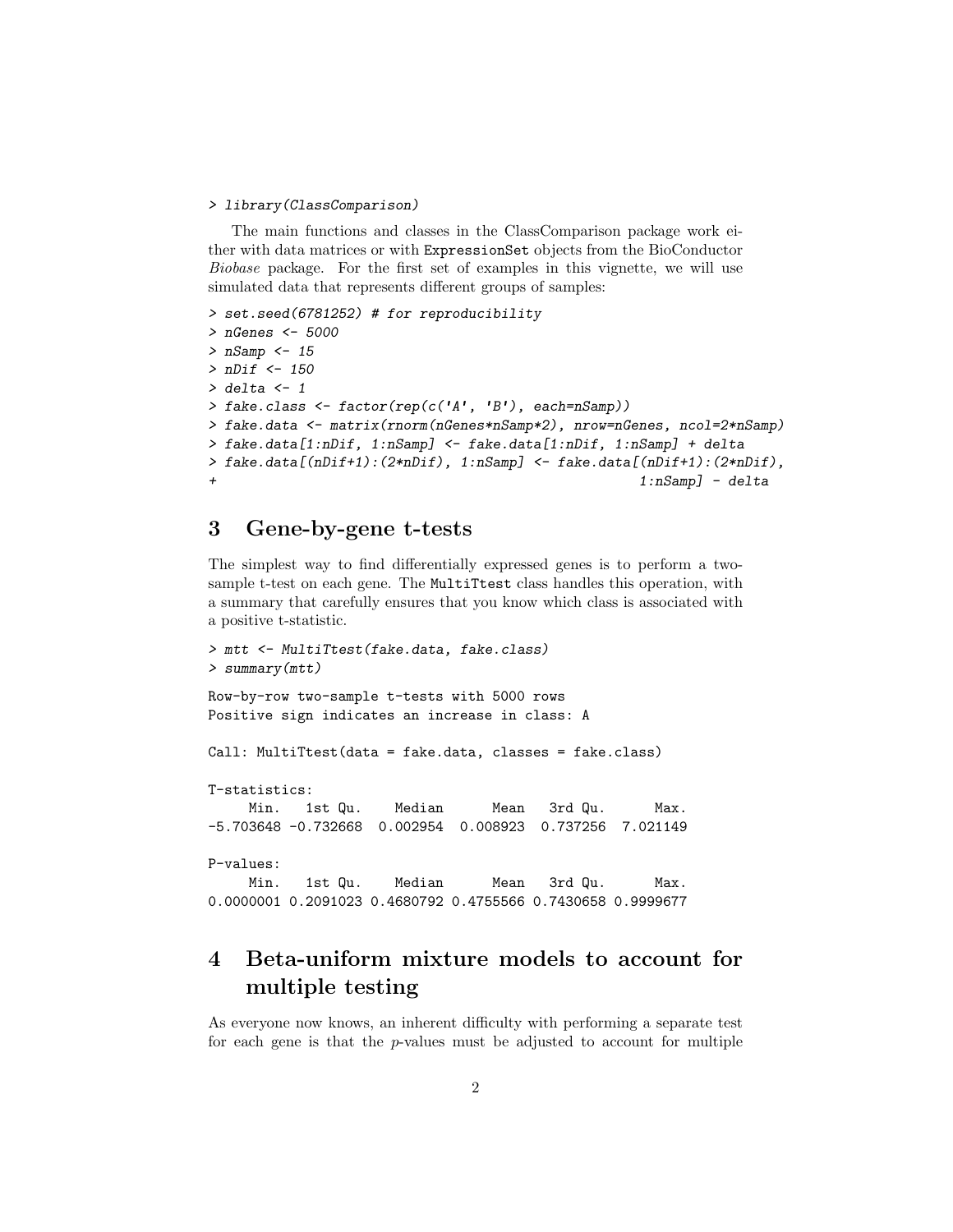> hist(mtt, breaks=101)



Figure 1: Histogram of the gene-by-gene two-sample t-statistics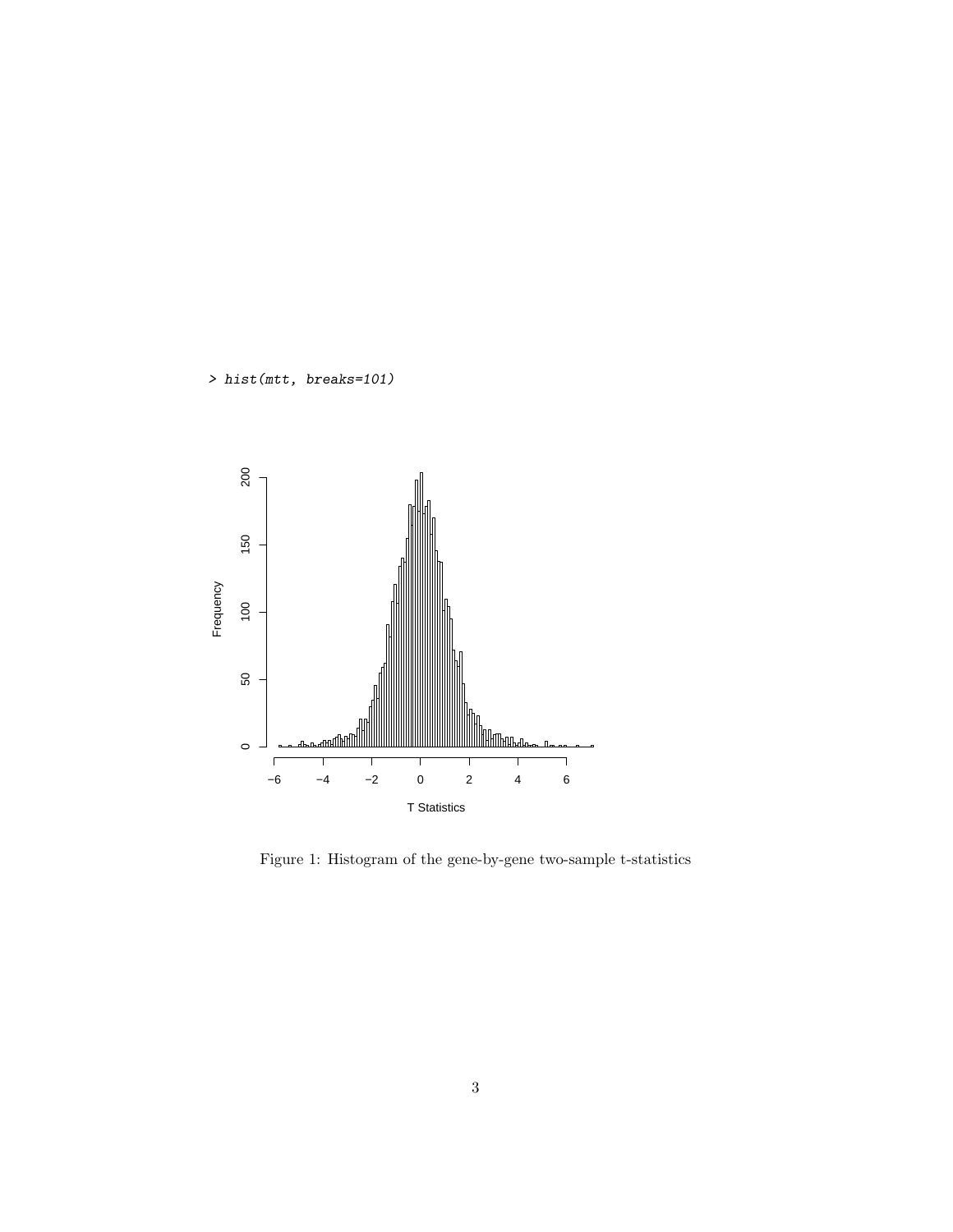testing. A simple approach models the set of  $p$ -values using a beta-uniform mixture (BUM). We can perform this analysis with a single command:

> bum <- Bum(mtt@p.values) > summary(bum)

Beta-Uniform Mixture Model

MLE Estimates: ahat = 0.33804 , lhat = 0.87159 Upper Bound on Fraction Unchanged: pihat = 0.915

tau TP FN FP TN 1 0.01 0.02663749 0.05836417 0.009149983 0.9058484

The default value of the summary command is not very enlightening, but we can get a graphical overview of the distribution. The region below the horizontal blue line in Figure [2](#page-4-0) represents the uniform component of the mixture (i.e., genes that are not differentially expressed); the region between the blue line and the green curve represents the beta component (i.e., genes that are differentially expressed). If we set a threshold for significance using some cutoff on the  $p$ value (such as the one indicated by the vertical purple line in Figure [2\)](#page-4-0), then we can divide the area into four regions representing true positives, false positives, true negatives, and false negatives. These areas can then be used to estimate the false discovery rate (FDR) as a function of the threshold (Figure [3\)](#page-5-0).

The usual application of this idea is to choose a threshold that achieves a desired level of FDR. For example, selecting genes with a  $p$ -value less than

> cutoffSignificant(bum, alpha=0.10, by="FDR")

[1] 0.001847872

should keep the FDR less than 10%. The number of such genes is easily obtained with the command:

> countSignificant(bum, alpha=0.10, by="FDR")

[1] 98

You can also get a logical vector that selects the significant genes:

> selected <- selectSignificant(bum, alpha=0.10, by="FDR")

In our example, the truly significant genes are among the first 300 genes. We can use this information to find out how close we are to the truth; the achieved FDR in this simulated example is pretty close to the target value of 10%.

```
> truth <- rep(FALSE, nGenes)
> truth[1:(2*nDif)] <- TRUE
> sum(selected & truth)
[1] 91
> mean(!truth[selected])
[1] 0.07142857
```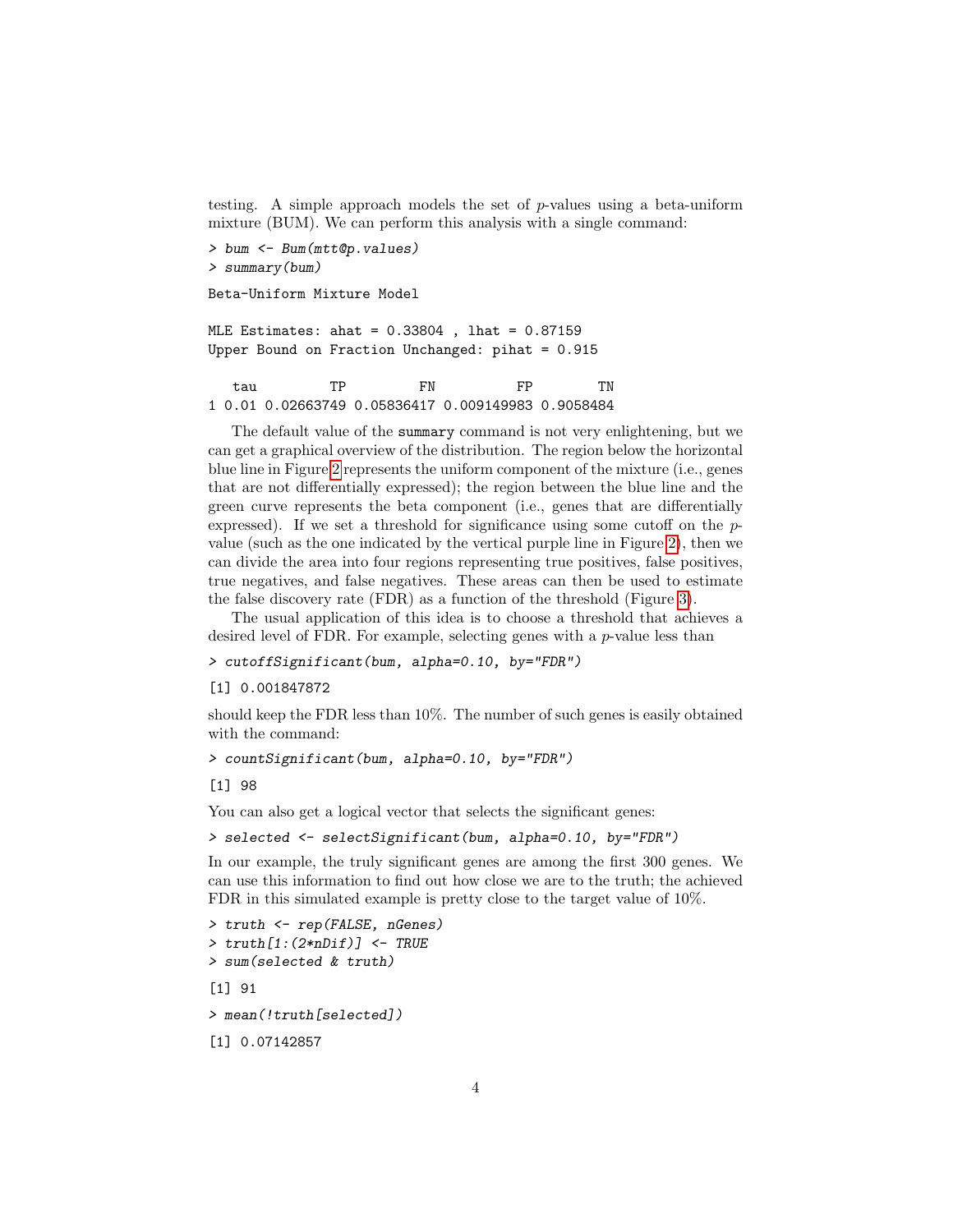



<span id="page-4-0"></span>Figure 2: Results of the BUM analysis of the  $p\text{-values}.$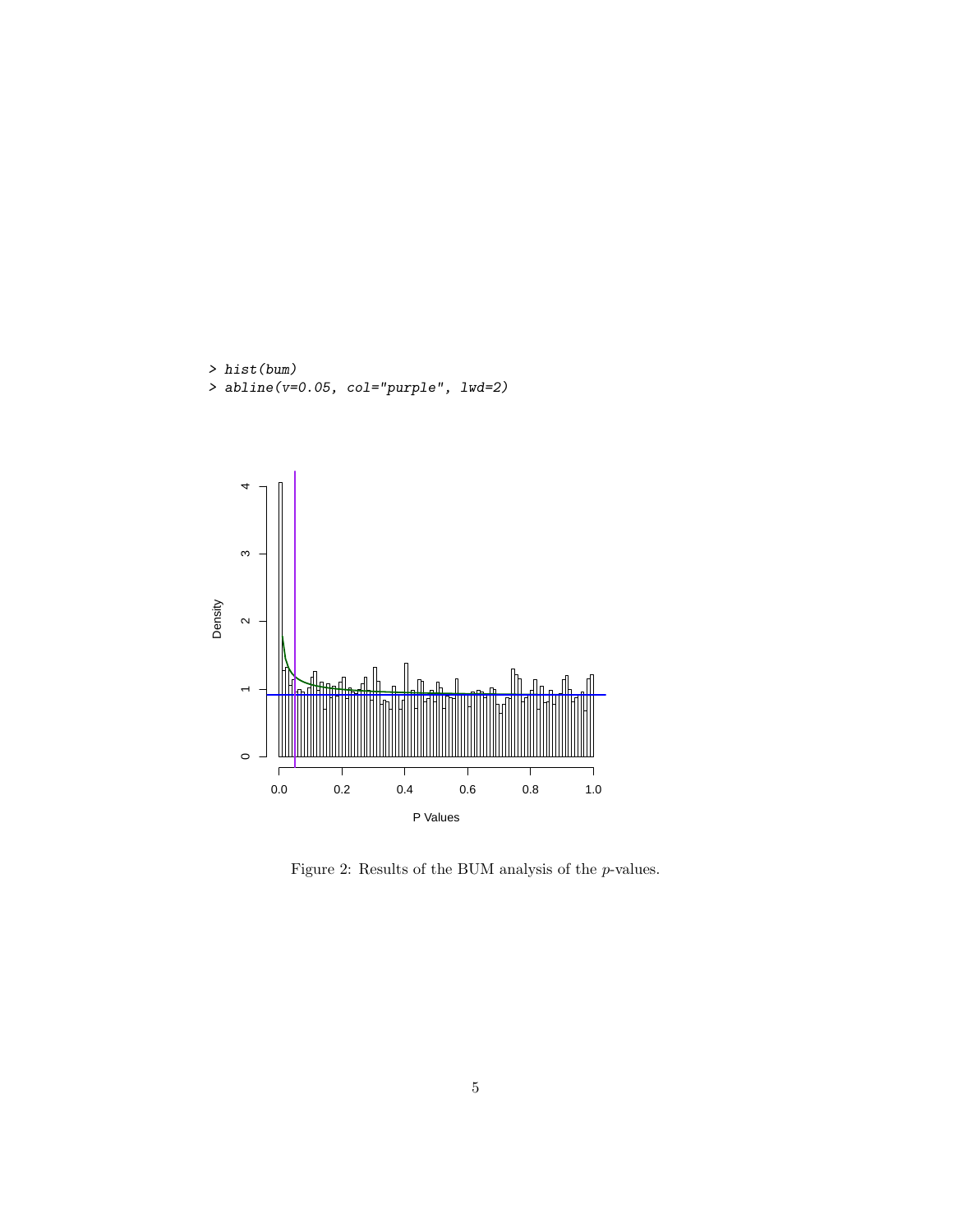



<span id="page-5-0"></span>Figure 3: Results of the BUM analysis of the p-values.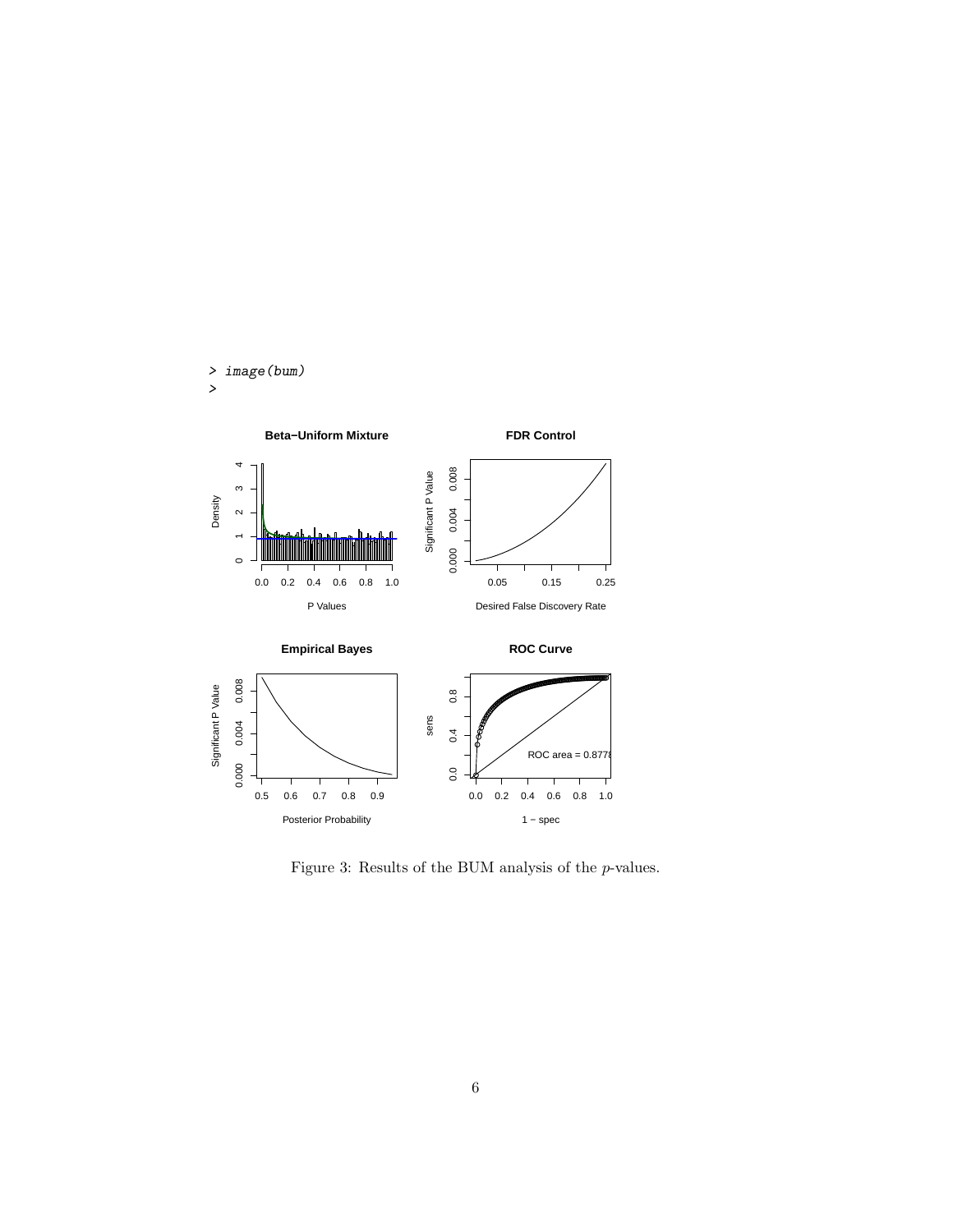### <span id="page-6-0"></span>5 Wilcoxon rank sum tests and empirical Bayes

In many applications of microarrays, it is unclear how the data should be transformed to achieve the approximate normality needed to justify a t-test. It may just be simpler to ignore the transformation problem and use nonparametric methods, like the Wilcoxon rank-sum test, that only use the ranks of the samples for the expression of each gene.

```
> mw <- MultiWilcoxonTest(fake.data, fake.class)
> summary(mw)
Call: MultiWilcoxonTest(data = fake.data, classes = fake.class)
Row-by-row Wilcoxon rank-sum tests with 5000 rows
Rank-sum statistics:
  Min. 1st Qu. Median Mean 3rd Qu. Max.
 130.0 215.0 233.0 232.7 250.0 338.0
Large values indicate an increase in class: A
With prior = 1 and alpha = 0.9the upper tail contains 23 values above 313
        the lower tail contains 18 values below 152
```
A histogram (Figure [4\)](#page-7-0) of the Wilcoxon statistics indicates that the observed values have larger tails than expected by chance, suggesting that we ought to be able to pick out some genes that are significantly different. To do this, we use an empirical Bayes method originally suggested by Efron and Tibshirani. The idea is that we can decompose the Wilcoxon statistics as a mixture of those that arise from the null distribution (which is Wilcoxon with parameters based on the number of samples in each group) and some other component representing the differentially expressed genes. In that case, we can write the observed distribution  $f(x)$  in the form:

$$
f(x) = \pi f_0(x) + (1 - \pi)f_1(x)
$$

where  $f_0(x)$  is the known Wilcoxon distribution and  $f_1(x)$  is unknown. Since we can estimate  $f(x)$  from the observed data, we can simply solve for the unknown distribution  $f_1(x)$  provided we know the mixing parameter  $\pi$ , which represents the prior probability that a gene is not differentially expressed. The "empirical" part of this empirical Bayes method comes down to selecting the prior  $\pi$  after looking at the data. For, if we start with  $\pi = 1$ , the posterior probability of being differentially expressed as a function of the observed statistic ends up taking on negative values (Figure [5\)](#page-8-0), which is rather unpleasant.

By trial and error, we can find a value for  $\pi$  that ensures that the posterior probabilities are always positive (Figure [6\)](#page-9-0). In this case, something close to 0.94 works okay. We can then use a threshold on the posterior probabilities to set a significance cutoff on the Wilcoxon statistics.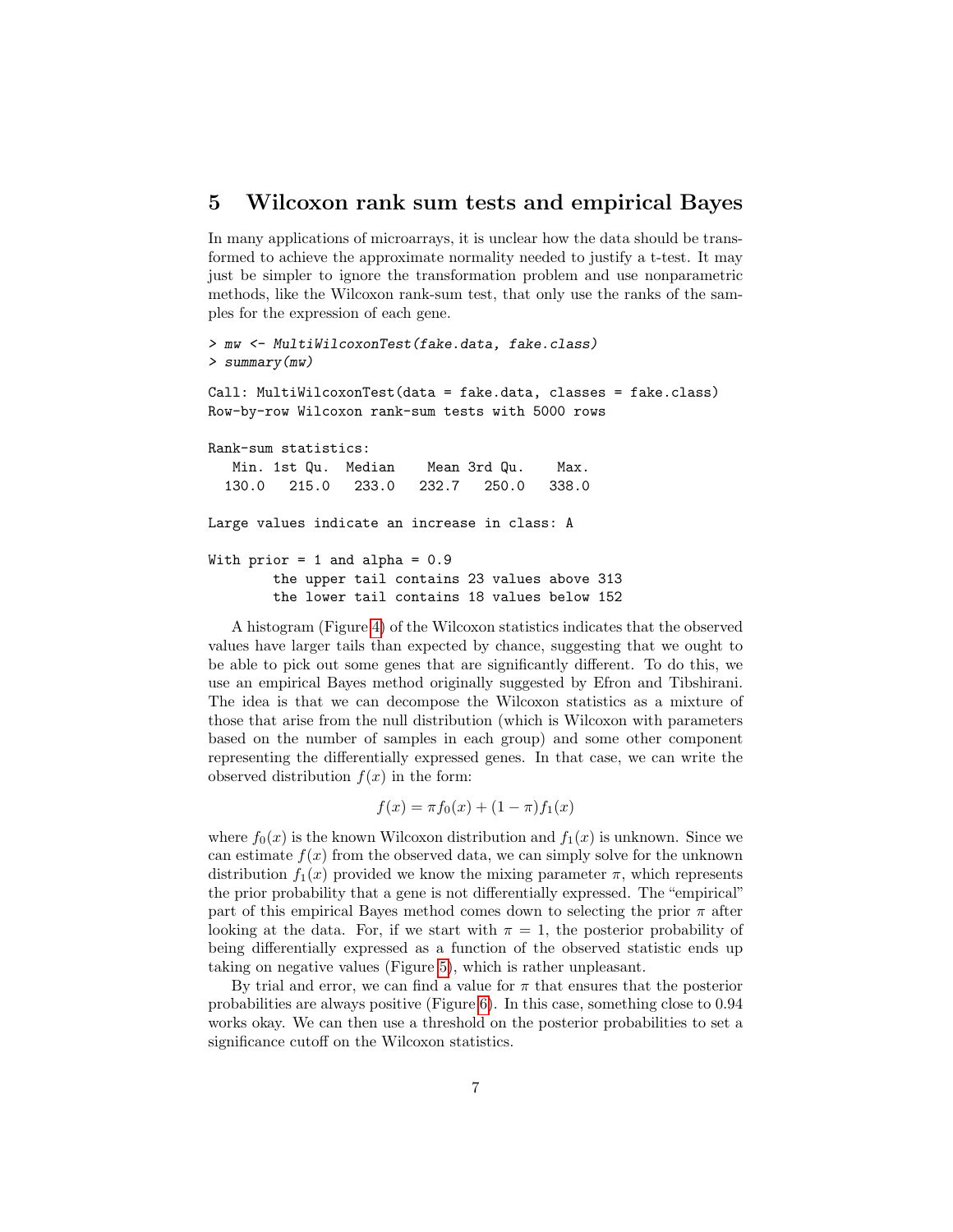

> hist(mw)

<span id="page-7-0"></span>Figure 4: Histogram of the observed gene-by-gene Wilcoxon statistics.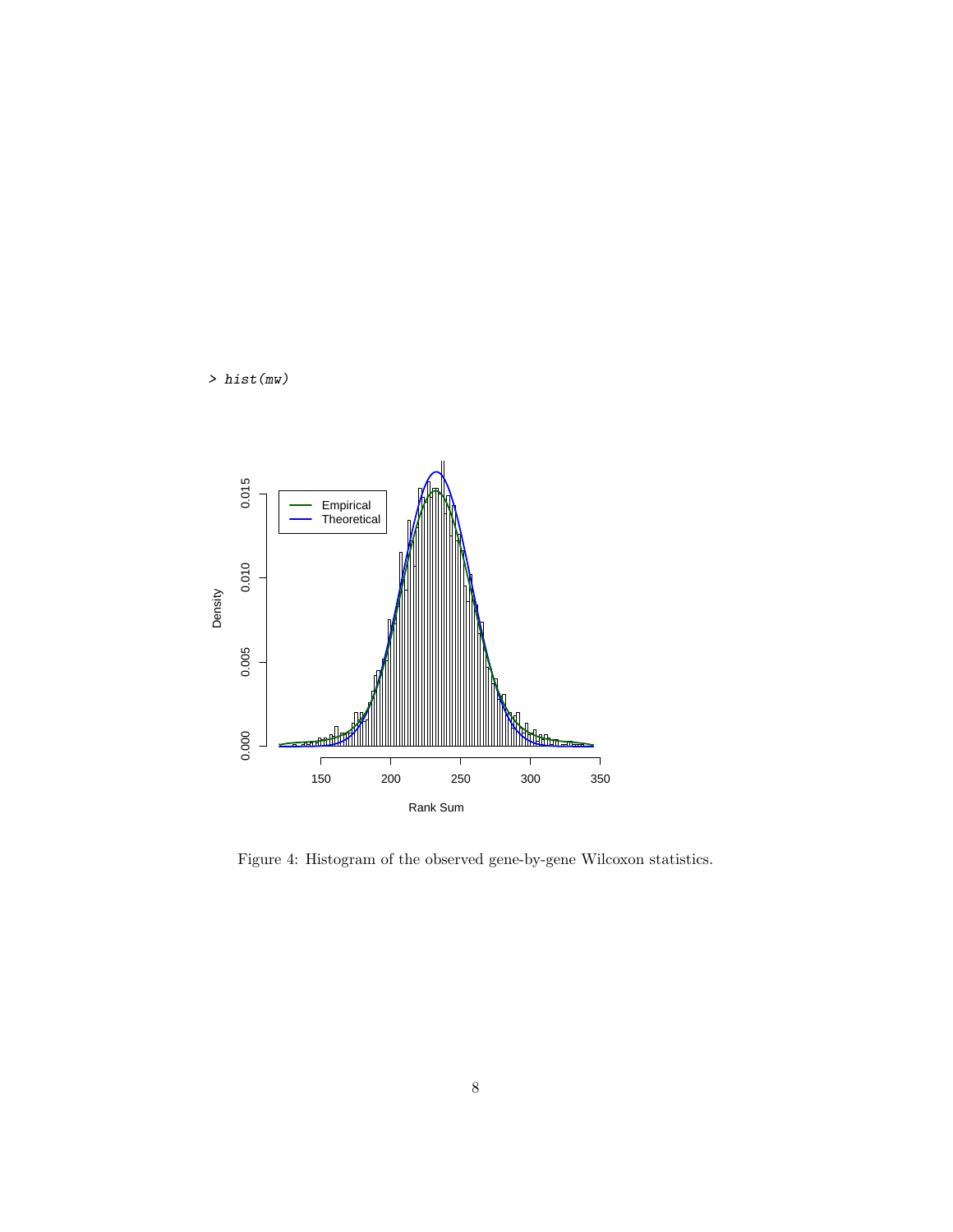> plot(mw) > abline(h=0)



<span id="page-8-0"></span>Figure 5: Plot of the posterior probability of being differentially expressed, assuming a priori that no genes are different.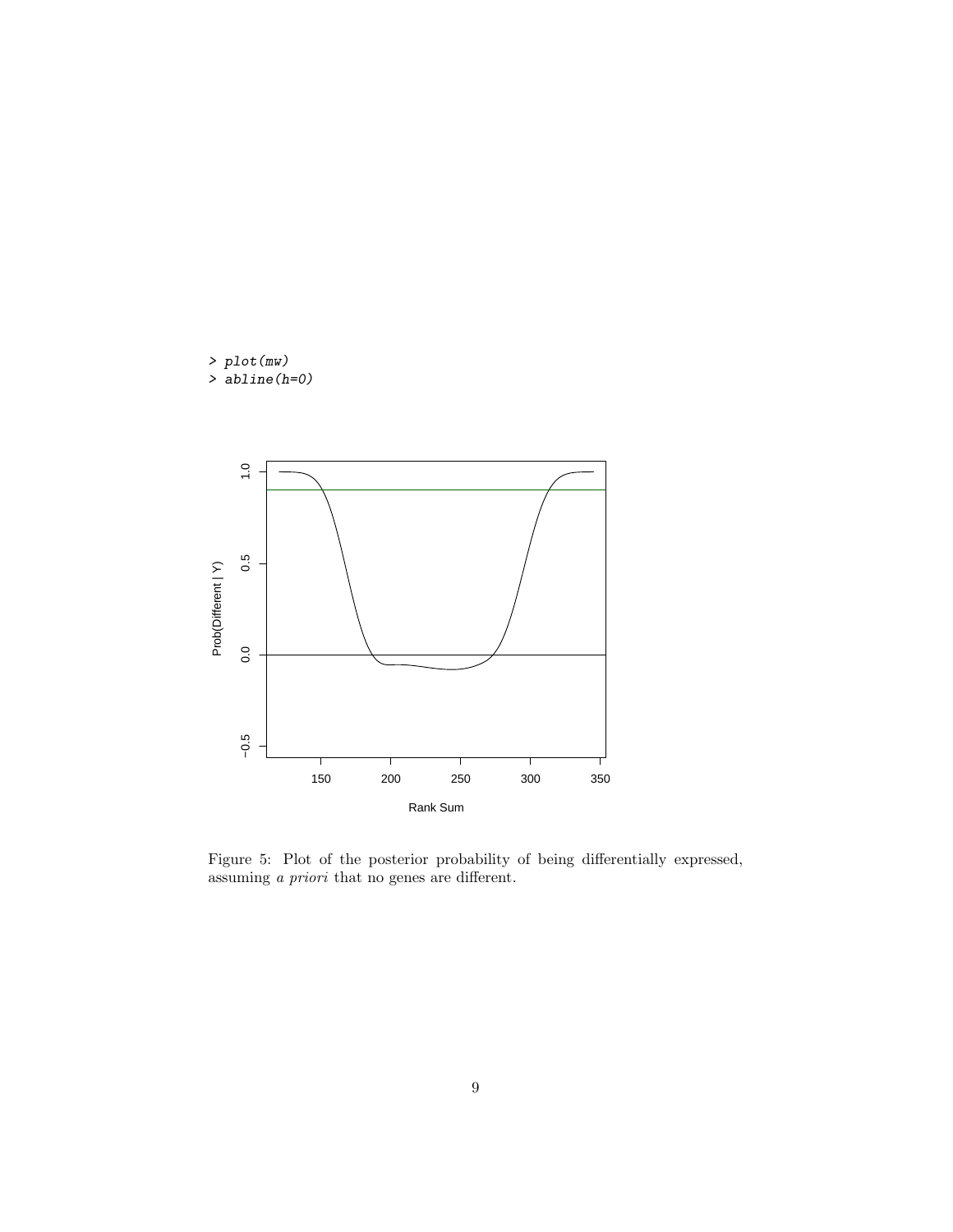> plot(mw, prior=0.92, signif=0.9) > abline(h=0)



<span id="page-9-0"></span>Figure 6: Plot of the posterior probability of being differentially expressed, assuming a priori that 92% of the genes are not different.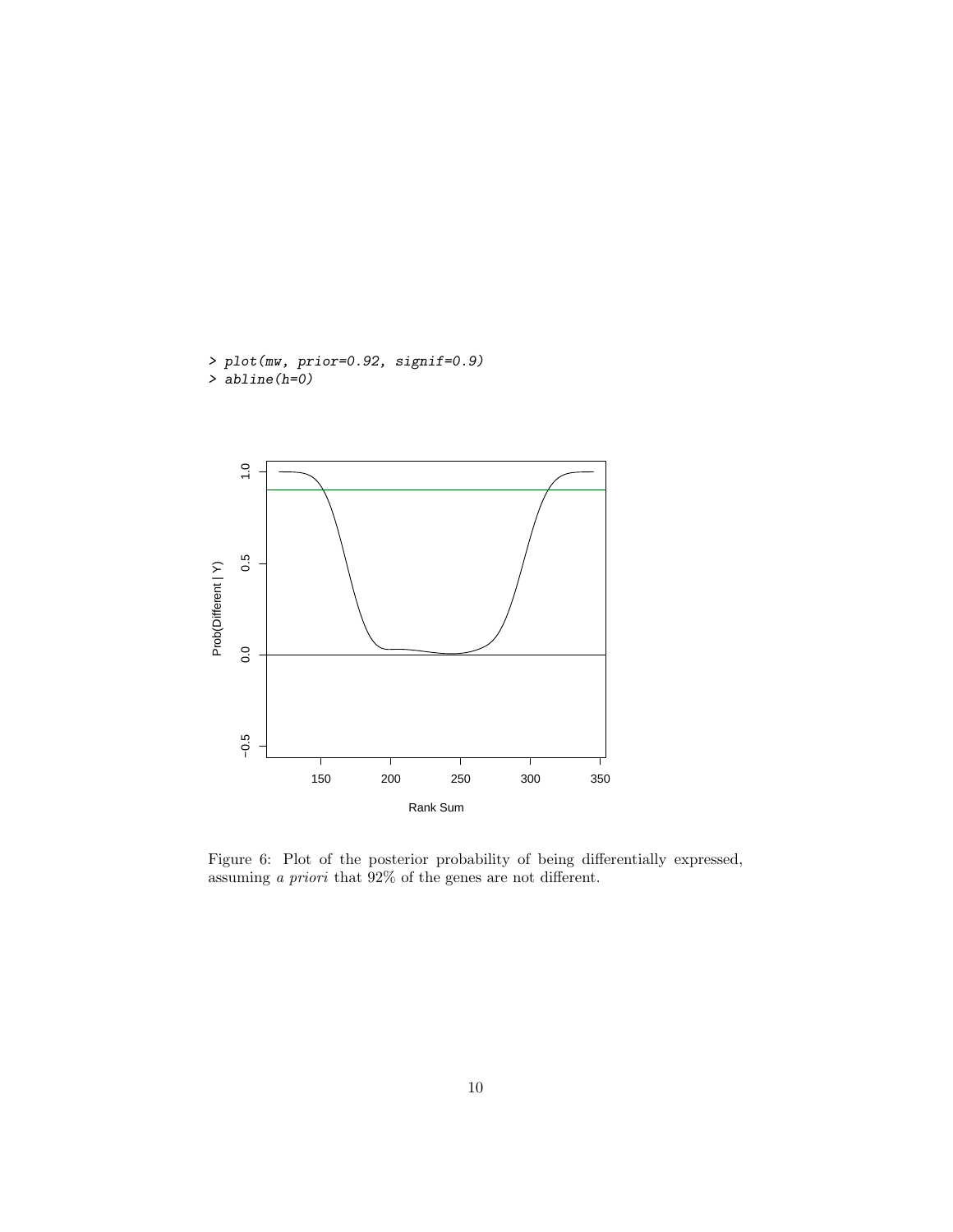```
> cutoffSignificant(mw, prior=0.94, signif=0.8)
$low
[1] 158
$high
[1] 306
> countSignificant(mw, prior=0.94, signif=0.8)
[1] 80
> wilsel <- selectSignificant(mw, prior=0.94, signif=0.8)
> sum(selected & wilsel)
[1] 76
> sum(truth & wilsel)
[1] 73
```
# <span id="page-10-0"></span>6 Permutation based methods

The Bum method, as applied to the gene-by-gene t-tests of the *MultiTtest* class or to p-values fmo other tests, assumes that genes are independent. This assumption is clearly false, and so various researchers have proposed permutation-based methods that retain the correlation structure between genes when trying to estimate the distribution of p-values.

#### <span id="page-10-1"></span>6.1 Dudoit's method based on Westfall and Young

Sandrine Dudoit and colleagues introduced the idea of using the Westfall-Young stepdown procedure to control the family-wise error rate in a microarray study. In our example, we can perform this analysis as follows:

> dudoit <- Dudoit(fake.data, fake.class, nPerm=100) 1.2.3.4.5.6.7.8.9.10.11.12.13.14.15.16.17.18.19.20.21.22.23.24.25.26.27.28.29.30.31.32.33.34.35.36.37.38.39.40.41.42.43.44.45.46.47.48.49.50.51.52.53.54.55.56.57.58.59.60.61.62.63.64.65.66.67.68.69.70.71.72.73.74.75.76.77.78.79.80.81.82.83.84.85.86.87.88.89.90.91.92.93.94.95.96.97.98.99.100. > summary(dudoit) Row-by-row two-sample t-tests with 5000 rows Positive sign indicates an increase in class: A Call: Dudoit(data = fake.data, classes = fake.class, nPerm = 100) T-statistics:

Min. 1st Qu. Median Mean 3rd Qu. Max.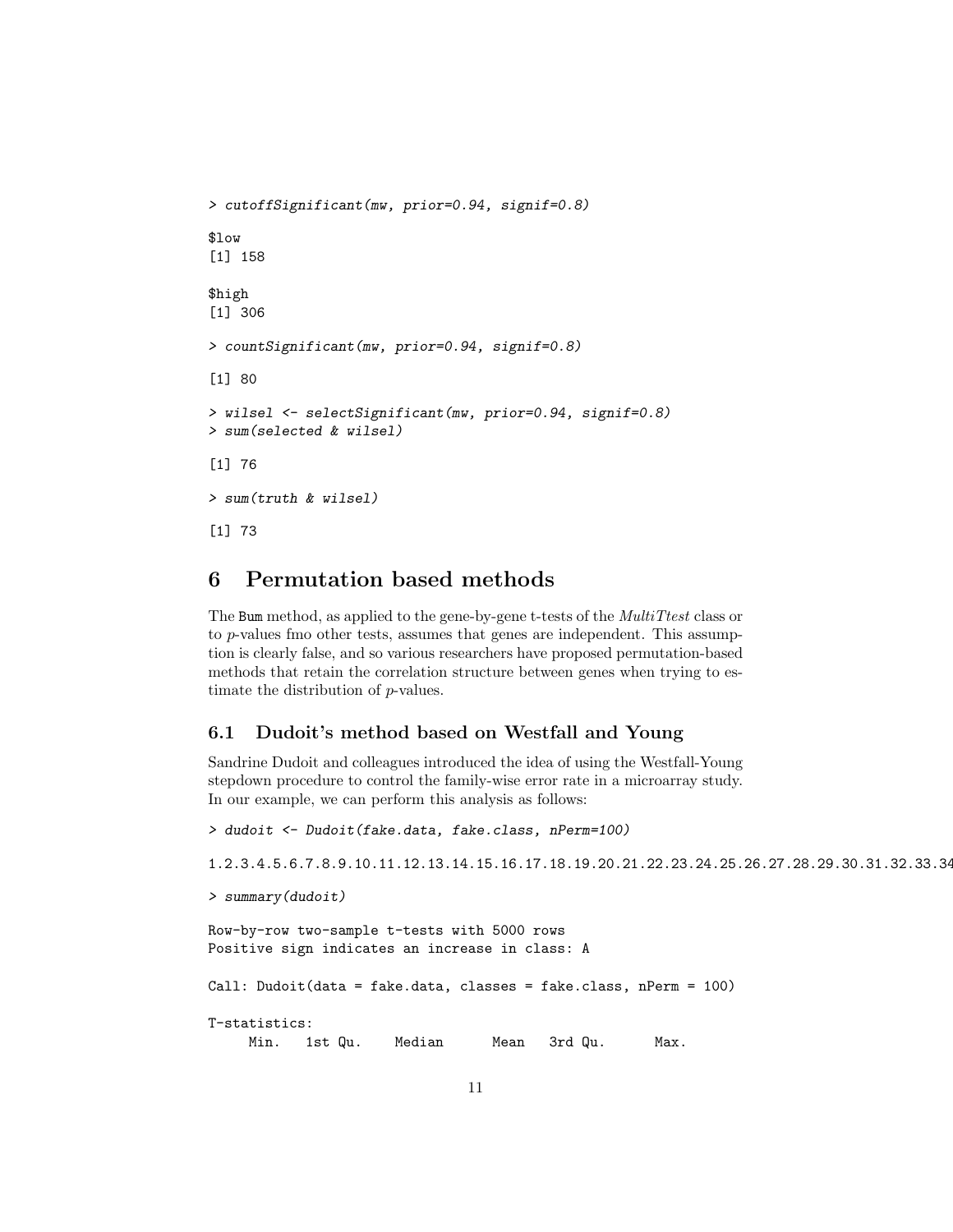> plot(dudoit)



<span id="page-11-0"></span>Figure 7: Plot of the unadjusted (blue) and adjusted (black) p-values.

-5.703648 -0.732668 0.002954 0.008923 0.737256 7.021149 P-values: Min. 1st Qu. Median Mean 3rd Qu. Max.

0.0000001 0.2091023 0.4680792 0.4755566 0.7430658 0.9999677

To get good results, we probably need more than 100 permutations, but this implementation (completely in R) is rather slow. The default plot routine (Figure [7\)](#page-11-0) shows both the unadjusted and adjusted  $p$ -values. In most cases, controlling the family-wise error rate (FWER) is viewed as overly conservative, since it tries to ensure that there are no false positive findings instead of trying to estimate the number or fraction of false positives. In our example, using the Dudoit correction with  $FWER = 10\%$  finds very few differentially expressed genes:

> countSignificant(dudoit, 0.10)

[1] 8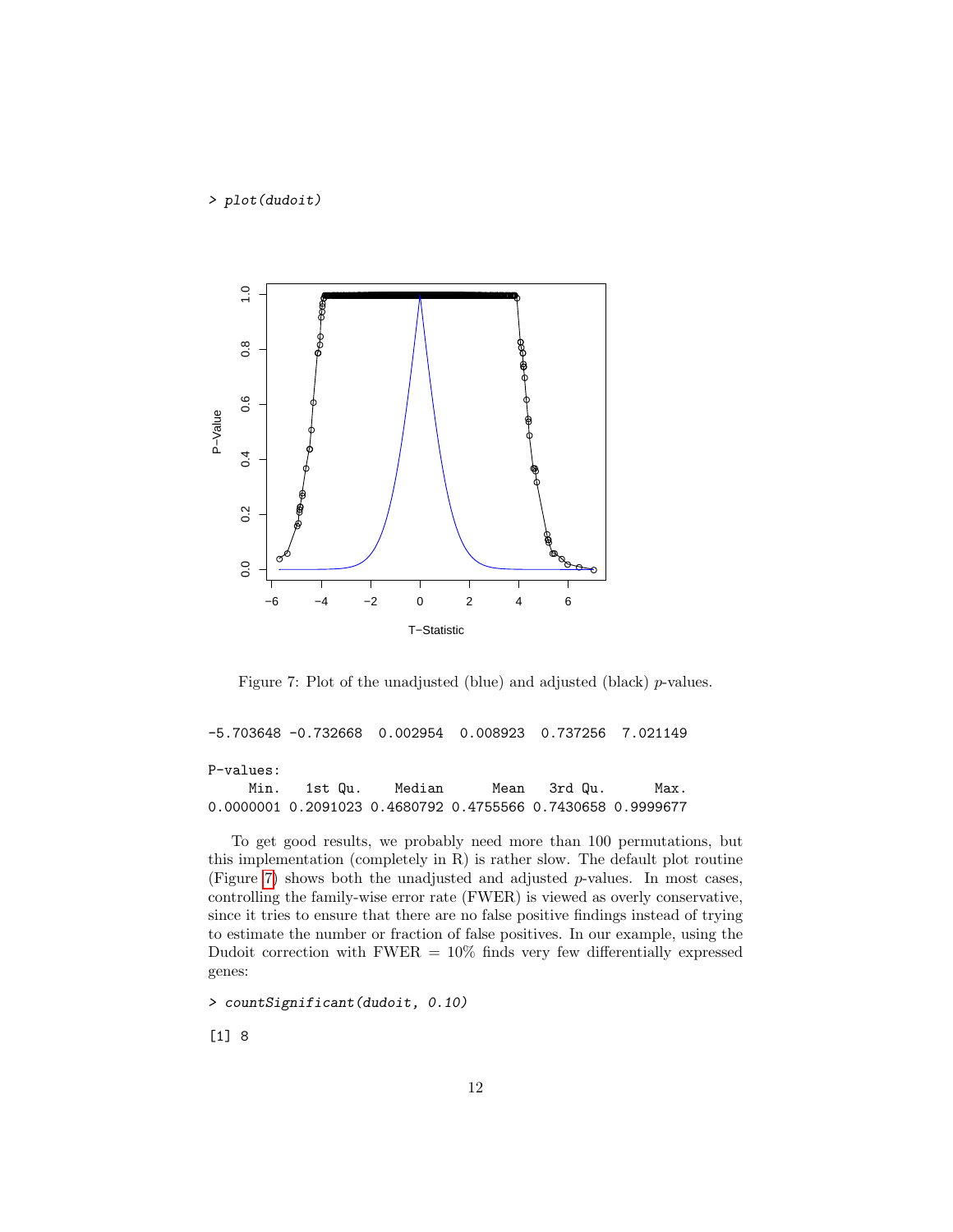> plot(sam, tracks=seq(0.5, 2, by=0.5))



Figure 8: Quantile-quantile plot of the observed t-statistics against the tstatistics expected from the permutation-based null distribution.

# <span id="page-12-0"></span>7 Significance Analysis of Microarrays

Significance Analysis of Microarrays (SAM) is an alternative procedure, which is based on permutations but tries to control the FDR instead of the FWER. We can get the results by:

```
> sam <- Sam(fake.data, fake.class)
1 . 2 . 3 . 4 . 5 . 6 . 7 . 8 . 9 . 10 . 11 . 12 . 13 . 14 . 15 . 16 . 17 . 18 . 19 . 20 . 2> summary(sam)
```

```
Using a cutoff of 1 , we called 102 genes significant with expected FDR = 0.0882 ( 9 )
```
Based on the figure, we can probably take a cutoff of 1 to define significance, which yields the following results

```
> cutoff <- 1
> countSignificant(sam, cutoff)
```